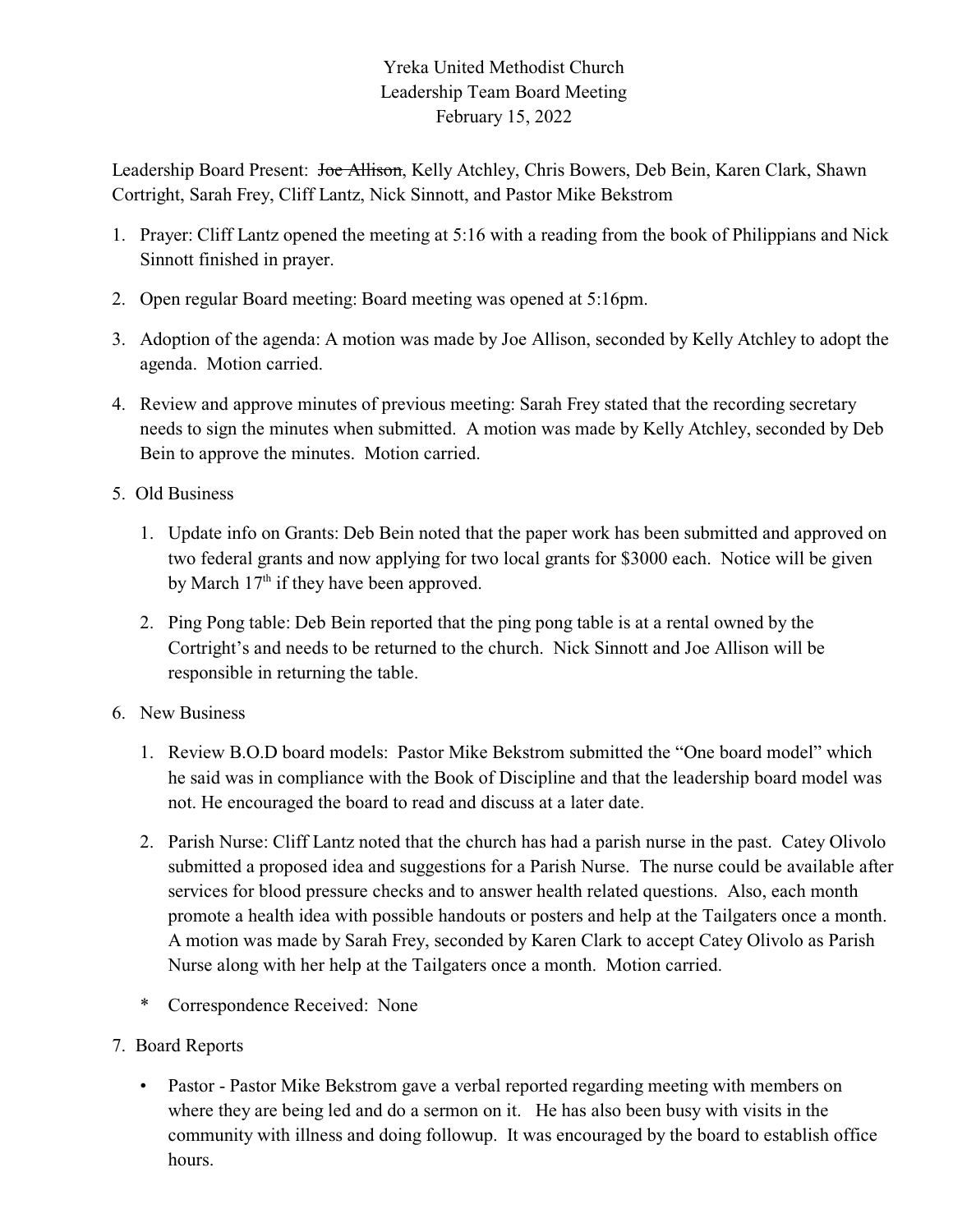- Personnel Deb Bein None
- Finance Cliff Lantz submitted the January finance report for 2022 and compared it to the 2021 report noting the income and expenses were about the same. The monthly income was \$16,265.31 and expense \$18,724.91. Insurance had increased and was paid in full to receive a discount. Kelly Atchley handed out the revised 2022 proposed budget of \$205,668.
- Facilities Nick Sinnott submitted a written report (see below). Nick has called Rizzardo Roofing to get a Social Hall roof bid and has not heard back. Nick may call another roofer and get a second option.
- Congregational Care Sarah Frey submitted a written report (see below).
- Adult Ministries and Missions Karen Clark submitted a written report (see below). Karen and Pastor Mike will get together to discuss Pastor Mike taking the lead on Lent.
- Children and Youth Ministries Chris Bowers submitted a written report (see below) She thanks Shawn Cortright for her February Prayer Points that were handed out this last Sunday. Chris will schedule another meeting on March  $11<sup>th</sup>$  to see where God wants us to go and in which direction. She asked when would be a time to start VBS so that notices can be sent by the school to notify parents?
- Prayer Ministry Shawn Cortright reported she will continue printing a Monthly Prayer Points. Pastor Mike will be sending her prayer requests and she has been calling people needing prayer and have prayed with them over the phone.
- 8. Convene Executive Session: None
- 9. Confirm next meeting March 15th at 5:15pm
- 10. Closing prayer and adjourn: Pastor Mike closed the meeting in pray at 7pm.

Submitted by: Kathryn L. Matthews

Kathyn & Marthews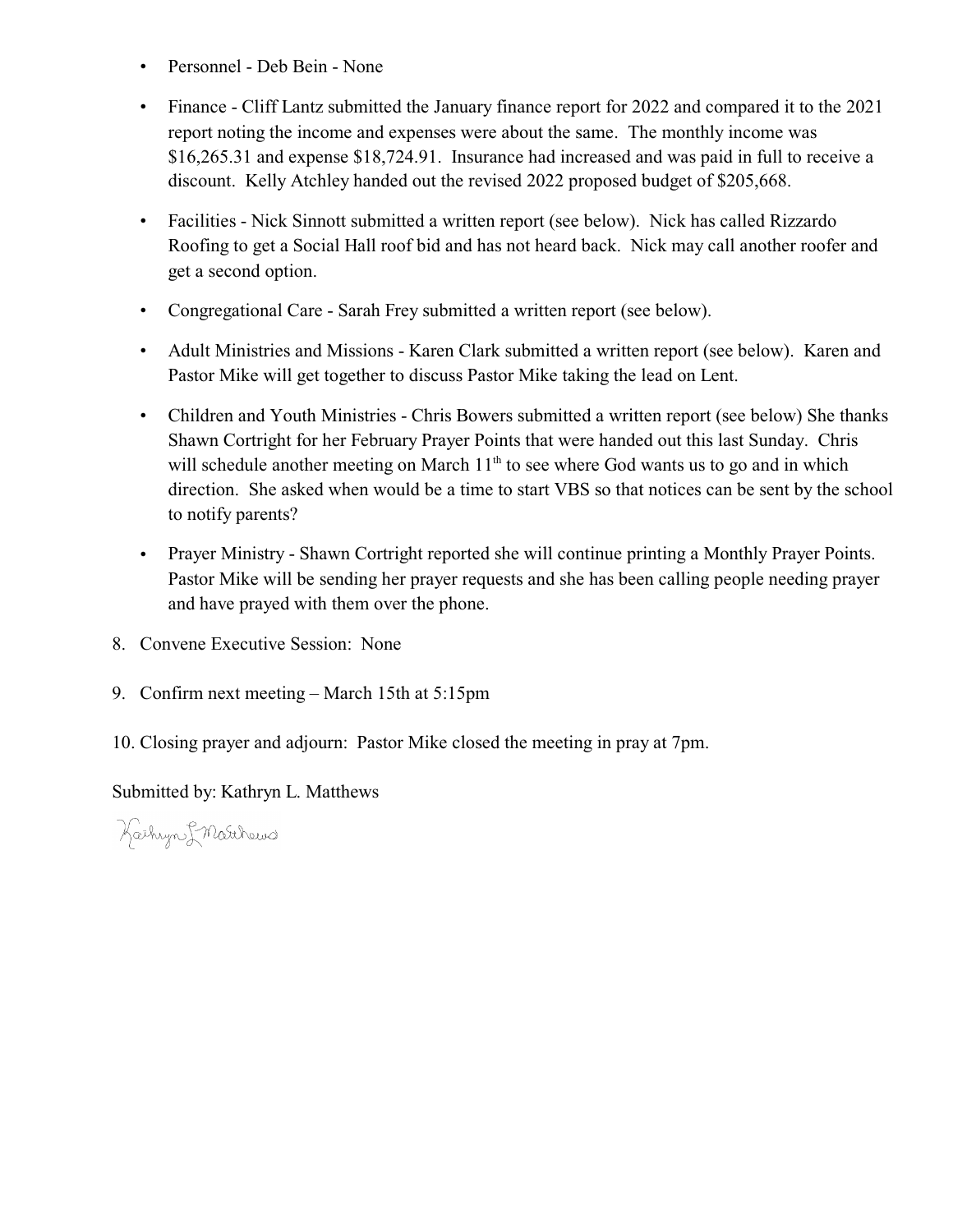## Committee Reports

## Facility Report 2-15-2022 - Nick Sinnott

### 1. NEW GATE AT TRASH ENCLOSURE:

The new enclosure was done. New dead bolt installed with keying to match our type A and B keys. These keys are the most common.

### 2. LEAK AT SOCIAL HALL:

I met on site with Nate Rizzardo of Rizzardo Roofing. We agreed the first issue to address is the need for a "cricket" at the swamp cooler. He suggested running a length of metal roofing material up to the sanctuary roof to prevent any water from flowing down and damming at the swamp cooler. He will patch locations at the transition of the metal roof to the comp roof. I am waiting for his quote.

#### 3. NEW THRESHOLD INSTALLED:

Metal thresholds were installed at the (2) openings from the office remodel space to the social hall.

#### 4. IMPROVEMENTS AT WILMA'S GARDEN:

Since my surgery has been postponed I am working on scheduling the concrete walk installation.

## 5. FIXED ITEMS ON REPAIR LIST POSTED IN SOCIAL HALL

### 6. THURSDAY MORNING MEN'S GROUP MAINTENANCE PROJECTS:

Spread wood chips at Memorial Garden and Fairchild street front garden pruned and weeded around the Forsythia on the edge of the parking lot. Changed ballast at Michael's office. Talked to Mike Duncan about plumbing heat into women's bathroom. Discussing painting of the garbage enclosure, ie. Spray paint or brush

## Congregational Care Report - Sarah Frey February 2022

There are four men and women beyond those who are already participating, who have expressed interest in participating in Extending the Table. Orientation has been scheduled for Sunday, February 13 after church. I can give you the actual outcome at Tuesday evening's meeting.

For any of you who might find the most recent list of volunteers helpful, I will have copies for you at the February Leadership meeting.

People are responding to what they read in Loving Each Other (LEO) each week, but most folks are not reporting their own joys or concerns to be shared. You, members of Leadership, could be contributing with your wider range of contacts. Information is not printed in LEO without the permission of those who are mentioned.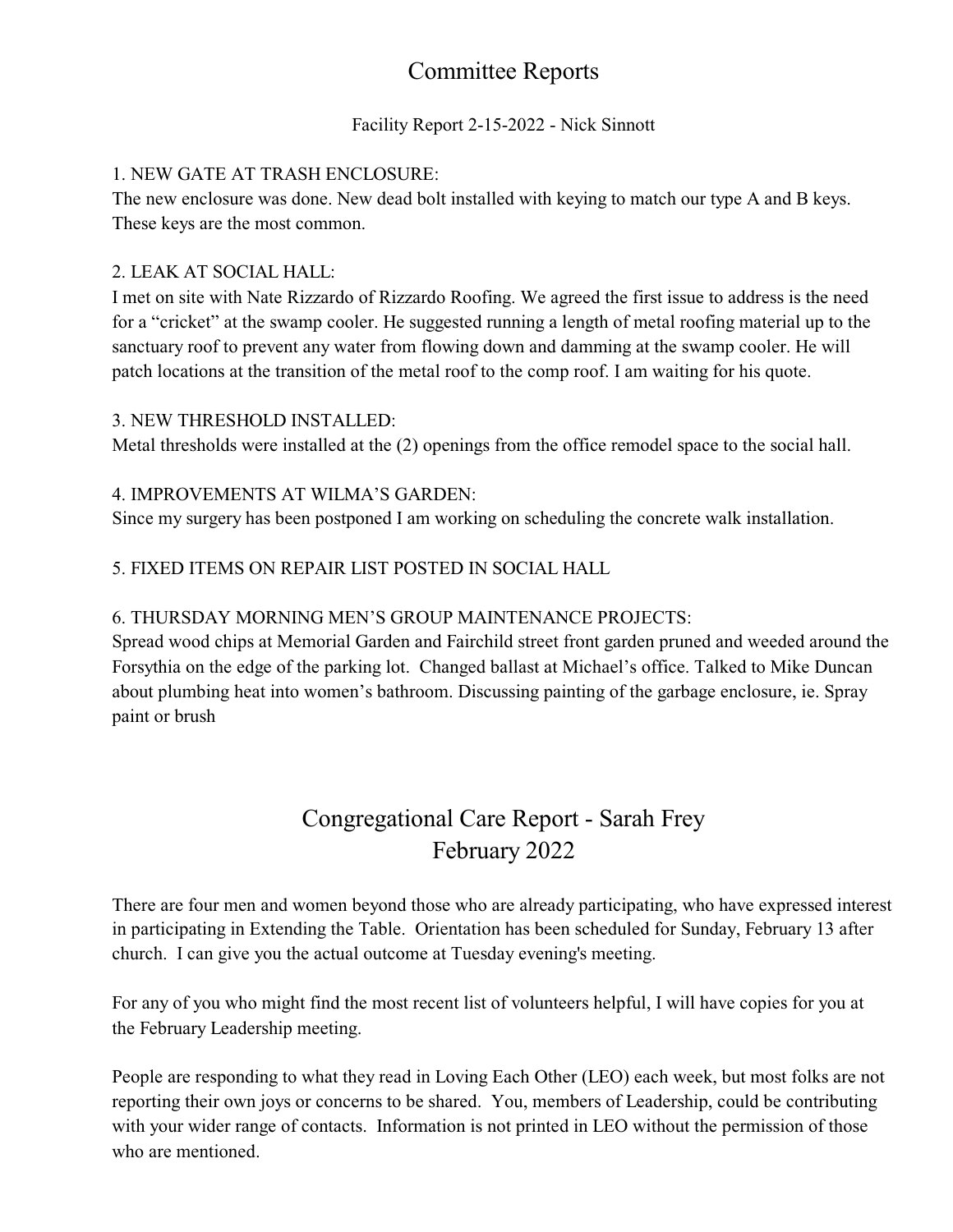## Adult Ministries Board Report - Karen Clark February 2022

Tailgaters: All is good.

Strong Women: Everything is going well. The class will move to the multi-purpose room when the social hall is rented out.

WOW: The group has four regular participants. Linda is back leading the class. They meet on Monday and Thursday.

Sunday Morning Bible Study: Linda has resumed the teacher position. They are studying the Book of Acts and are using the Serendipity Bible. They usually have 7-9 participants depending on who is in town and feeling well.

United Methodist Men: They are planning on returning to the Sunday morning breakfast in March. Saints Alive: No activities planned for the coming month.

· Quilting: Two new quilters have joined the class. They are using material from Janette Hale's donation to make the Asian quilts.

· Book Club: Mary Skeahan would like to encourage others to join the club. The group meets once a month at a different location. Many genres of books are read.

Worship/Music: The worship team continues to look forward to having all of its members back! Both Karen and Dwala will be gone on Sunday, February 20th. Susan Maloney from the Yreka SDA will be playing.

# Children & Youth Ministries - Chris Bowers Board Report February 2022

The only active ministry at this time is the Impact (Youth Group) which is still on break due to Covid. Spoke with Kevin who is leading the group there are four kids that were attending. I'm letting Kevin take the lead as to when he feels comfortable restarting.

Conducted two meetings open to the congregation to share ideas on how to grow our Children  $\&$ Youth Ministries program. Also advertised my phone number and email for those that had ideas or thoughts to share and were not able to attend. Received no calls and one email.

First meeting was held Wednesday Jan 26th at 5:15 p.m. The meeting was attended by Pastor Mike, Kelly, Kevin, Deb, Shawn and myself. The following ideas were shared to restart or start the following programs: